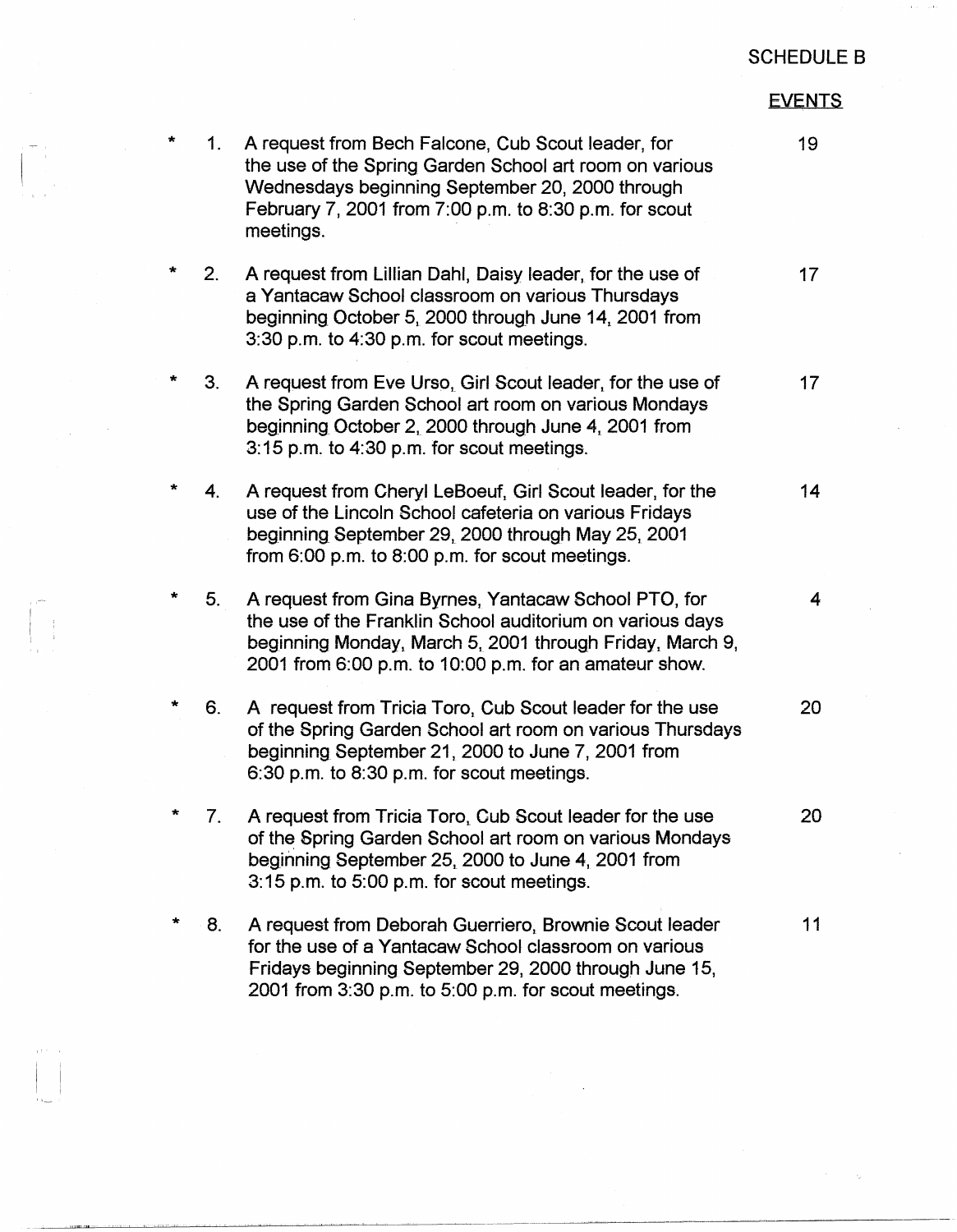## EVENTS

 $\mathcal{L}^{\mathcal{L}}$ 

|   | 9.  | A request from Diane Ross, Radcliffe School PTO, for the<br>use of the Radcliffe School gymnasium and kitchen on Friday,<br>November 17, 2000 from 5:00 p.m. to 11:00 p.m. for a "Shop<br>Till You Drop" night.                                    | 1              |
|---|-----|----------------------------------------------------------------------------------------------------------------------------------------------------------------------------------------------------------------------------------------------------|----------------|
|   | 10. | A request from Elizabeth Falcone, Cub Scout leader, for the<br>use of the Spring Garden School teachers' cafeteria on<br>Thursday, October 12, 2000 and Thursday, October 19, 2000<br>from 7:00 p.m. to 8:30 p.m. for scout meetings.              | $\overline{2}$ |
|   | 11. | A request from Michele Cristantiello, Brownie Scout leader,<br>for the use of a Radcliffe School classroom on various<br>Mondays, beginning October 2, 2000 through June 11,<br>2001 from 6:00 p.m. to 8:00 p.m. for scout meetings.               | 30             |
|   | 12. | A request from Maureen McMillan, Girl Scout leader, for the<br>use of the Lincoln School auditorium on Friday, Septem-<br>ber 29, 2000 and Friday, October 13, 2000 from 6:15 p.m.<br>to 7:45 p.m. for scout meetings.                             | $\mathbf{2}$   |
| * | 13. | A request from Marie Towey, Girl Scout leader, for the use<br>of the Radcliffe School classroom on various Fridays<br>beginning October 6, 2000 through June 1, 2001 from<br>6:00 p.m. to 7:30 p.m. for scout meetings.                            | 30             |
|   | 14. | A request from Joanna Conrad, League of Women Voters,<br>for the use of the Nutley High School auditorium on<br>Wednesday, April 4, 2001 from 7:00 p.m. to 9:30 p.m.<br>for a Board of Education candidates' night question and<br>answer session. | 1              |
|   | 15. | A request from Joanna Conrad, League of Women Voters,<br>for the use of the Washington School fence from Thursday,<br>March 22, 2001 through Wednesday, April 4, 2001 for<br>candidates' night.                                                    | 14             |
| * | 16. | A request from Joanna Conrad, League of Women Voters,<br>for the use of the Nutley Oval fence from Wednesday,<br>November 1, 2000 through Monday, November 6, 2000 for<br>candidates' night.                                                       | 7              |

---·-··· -·--··---~-----------